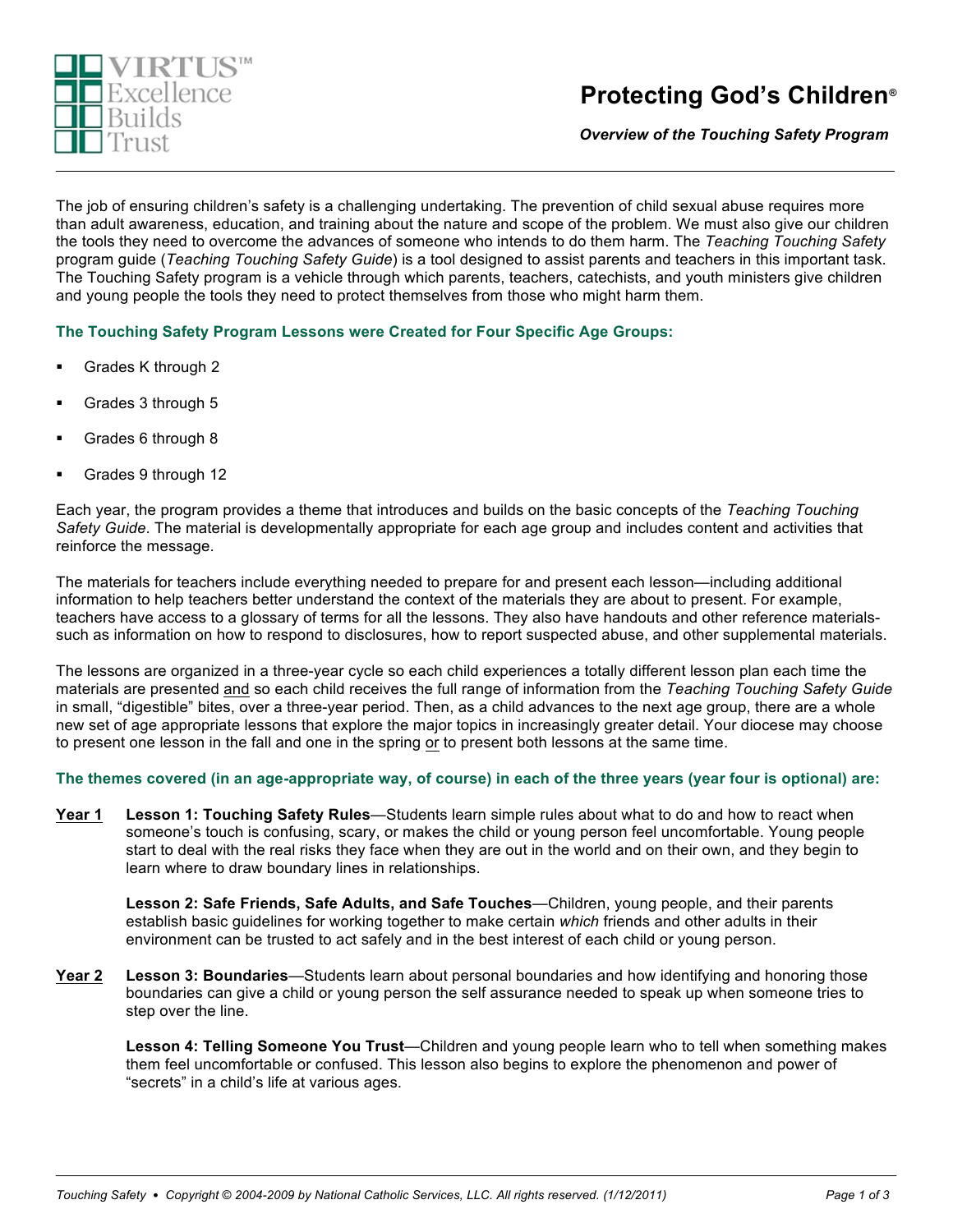**Year 3 Lesson 5: Grooming—Recognizing risky adult behavior: Part I**—Students learn about the types of behavior that may indicate that an adult is grooming the child or young person for something more than friendship. It also helps students learn to trust their own instincts about what is "okay" and what is "not okay."

**Lesson 6: Grooming—Recognizing risky adult behavior: Part II**—Reinforcing and building on the lessons from Year 2, this lesson deals with peer groups and other influences (including grooming by an abuser) that prevent children and young people from reporting inappropriate behavior. It also helps children and young people develop their own decision-making process to use in these situations.

**Year 4 Lesson 7: Internet Safety—**Assisting children and young people in recognizing the risks of providing personal information to anyone on the Internet and to help them realize how hard it is to know who someone really is when the only avenue of communication is the Internet.

**Lesson 8: Creating and Following Family Rules—**Educating young people about Internet safety and teaching them the importance of creating and following family rules in the effort to keep everyone safe.

## **Basic structure of the lesson plans:**

This program and each included lesson are founded on the principles of appropriate relationship boundaries in the broader context of Christian values. All lessons are age-appropriate, and help children and young people develop the vocabulary and boundary distinctions necessary to empower them to begin to recognize inappropriate behavior by others, while practicing appropriate relationship boundaries in their own lives. Each lesson takes approximately 45 minutes to an hour to complete.

## **Each lesson for each age group includes the following:**

- Instructions to help the teacher, catechist, or youth minister prepare to deliver the lesson.
- ! Helpful teaching support from the Catechism to give the teacher or catechist a framework for how to keep the lesson within the context of Church tradition and theology.
- A learning goal, including expected learning outcomes for students.
- An overview for creating a successful learning experience for the specific age group.
- ! Key vocabulary words and definitions that apply to the lesson. These words empower children and young people with the distinctions they need to help recognize inappropriate behavior by those with whom they interact.
- Suggested activities, with instructions (and appropriate handouts for students as needed).
- A closing group prayer that reflects the key message of the lesson

The lessons focus on an age-appropriate discussion of touching safety, relative to the specific roles that different people play in a child's life. All of the lessons stress the importance of keeping private body parts "private," and of telling a trusted adult about anyone's behavior that causes a child to feel uncomfortable or threatened. Additionally, a new set of introductory videos has been developed to make it easier and more comfortable for teachers and catechists to present the lessons to students.

## **The Purpose of the Introductory Videos:**

Child sexual abuse is a sensitive topic. And, although the *Touching Safety* program lessons include activities that are simple and fun, it is not easy for some adults to initiate a preliminary discussion about sexual abuse. Even those who feel comfortable talking with their own children about these issues may find it challenging to talk about this subject matter in a classroom full of children or teenagers.

The new *Touching Safety* program video introductions are intended to relieve trainers of the responsibility for "breaking the ice" on this sensitive subject matter. The presenter on the video opens the discussion, covers some basic issues, and